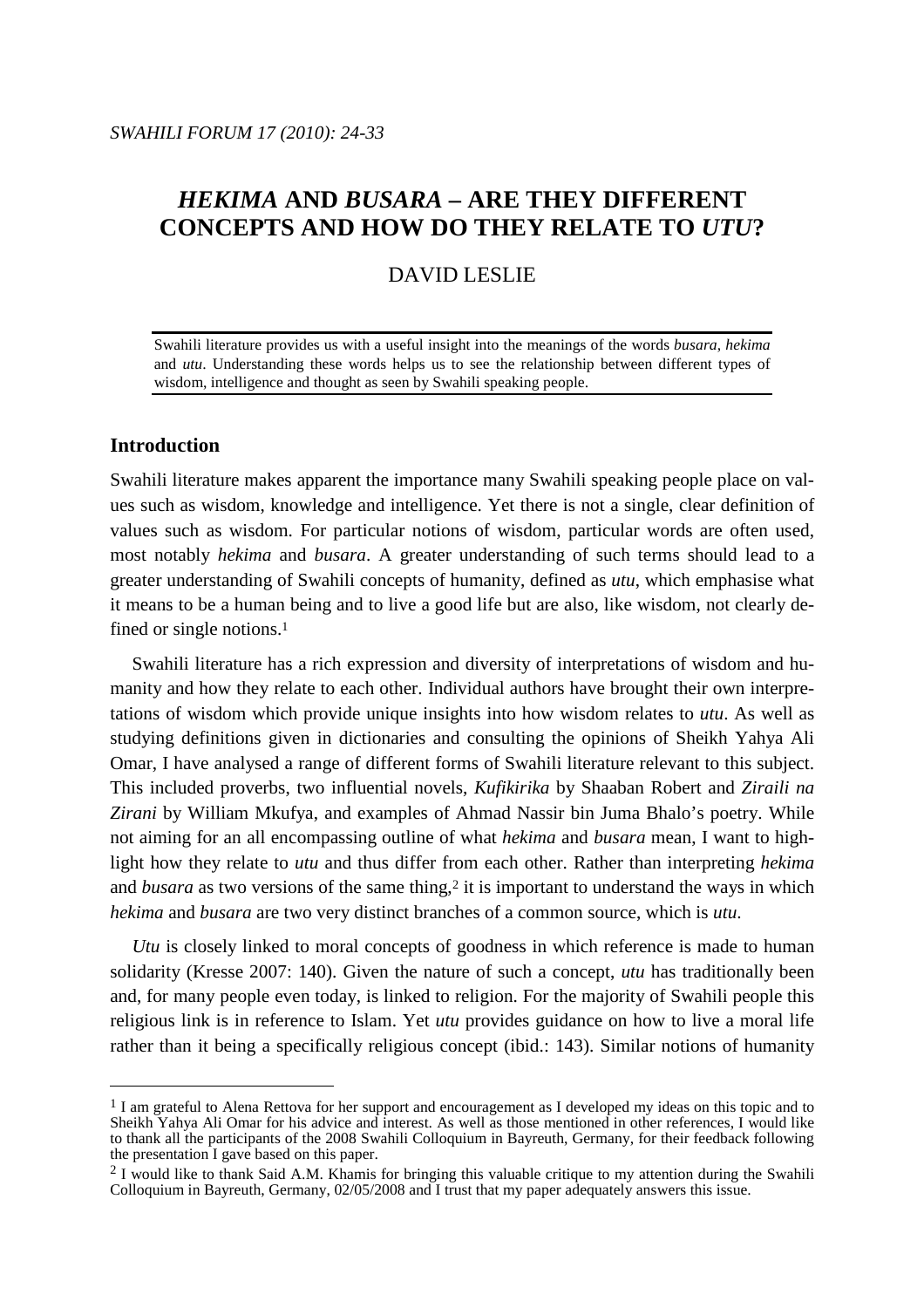are found in other African Bantu languages such as Xhosa with *ubuntu*<sup>3</sup> and Shona with *unhu*. <sup>4</sup> With the example of *ubuntu*, such notions of humanity have clearly been very well integrated into values based on Christianity (Tutu 2004: 25-29).

 Conceptions of *utu* have also included those found in the political ideology of *Ujamaa* as well as secular notions as found in William Mkufya's novels. In addition to common social knowledge of what is right and wrong and whether someone has or lacks *utu*, an individual's perception of *utu* develops from and in turn influences social concepts of *utu* (Kresse 2007: 140). It reflects a person's social upbringing and background.<sup>5</sup> Indeed because of this, there have been major developments within Swahili literature which relate to particular definitions of *utu* (Rettova 2007: 99). This emphasises the importance of understanding how *utu* is conveyed in Swahili literature in relation to concepts such as wisdom.

 However, it is not always clear what the exact meanings of words based on knowledge, wisdom and intelligence convey and what distinction there is between them. The issue becomes more complicated with ambiguous definitions of *hekima* and *busara* given by dictionaries, learning resources and other reference material.

## **Meanings Given in the Kamusi ya Kiswahili Sanifu**

The definitions found in the dictionary Kamusi ya Kiswahili Sanifu, 'Standard Swahili Dictionary' (TUKI 1981), an authoritative source, highlight the extent of such ambiguity. When looking at other terms used for concepts of thought, wisdom and intelligence, such as *akili*, *maarifa* and *ubongo*, there is also little distinction made in meanings.

Kamusi ya Kiswahili Sanifu defines *hekima* as "1. *akili, busara, maarifa, werevu*. 2. *ujanja: Tumia ~*" (p. 78). The first three definitions of *hekima* are simply words which are frequently translated to mean the same as *hekima*. Other definitions, including *werevu* and *ujanja*, suggest that there is an element of cunning in *hekima*. *Kutumia hekima*, where *hekima* means *ujanja*, gives the impression of craftiness and cunning, which would be useful in certain situations.

Kamusi ya Kiswahili Sanifu defines *busara* as "*akili au werevu wa kuweza kuchagua au kufikiria jambo linalofaa; akili au werevu wa kutenda jambo kwa utaratibu na kufikiria; hekima, tabasuri*" (p. 25). *Busara* is also defined by ambiguous concepts such as *akili*, *werevu* and *hekima*. This dictionary interprets *busara* as the ability to choose or think about useful issues and to act something out with thought and procedure. *Tabasuri* implies that *busara* is a state or quality of wisdom and prudence.

<sup>3</sup> According to A Concise Xhosa – English Dictionary (McLaren 1955: 118).

<sup>4</sup> According to the Standard Shona Dictionary (Hannan 2000: 701).

<sup>5</sup> I am grateful for Farouk Topan's helpful comments concerning this issue during the Swahili Colloquium in Bayreuth, Germany, 02/05/2008.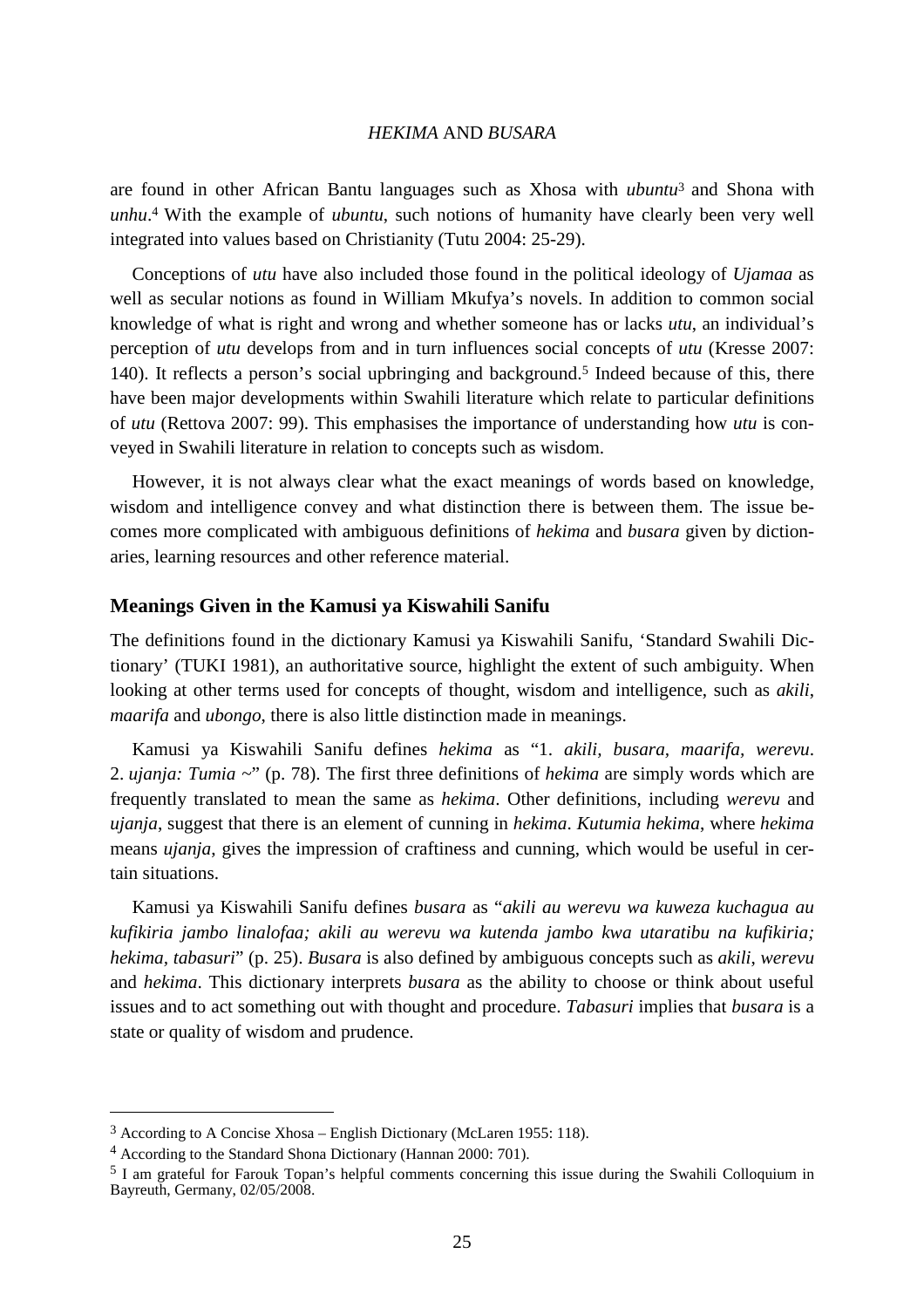For *akili* Kamusi ya Kiswahili Sanifu gives the definition "1. *Fahamu, hekima, ujuzi, welekevu, busara, maarifa, werevu.* 2. *uwezo, ujanja, uamuzi, uteuzi*" (p. 5). Again, many concepts already featured from previous definitions of other terms are found including *hekima*, *busara* and *maarifa*. Ideas of cunning are also found again with terms such as *werevu* and *ujanja* while *uamuzi* and *ujuzi* imply that *akili* is associated with judgement, skill and expertise.

 *Maarifa* is defined by Kamusi ya Kiswahili Sanifu as "1*. njia inayotumiwa kujitoa katika shida ama kuweza kupata kitu; hekima. 2. elimu, ujuzi*" (p. 147). As well as featuring *hekima* and *ujuzi*, it states that *maarifa* is a way of withdrawing oneself from trouble or the ability to get something. It also highlights education, *elimu*, as an aspect of *maarifa*.

Kamusi ya Kiswahili Sanifu defines *bongo* as "1. *bonge laini la nyama-nyama lenye mishipa ya fahamu lililomo kichwani. Pia ubongo.* 2. *kitu tepetepe kama shahamu iliyomo mifupani.* 3. *akili: Chemsha* ~ *fanyisha kazi akili; fikiri na kujibu fumbo, kitendawili: Piga* ~ *tafakuri, fikiri, taamuli*". *Bongo* and *ubongo* are clearly defined as the organ of the brain and are closely associated with *akili*. These terms are also used for thinking, thought and meditation as well as solving puzzles, mysteries and riddles.

## **Proverbs**

Swahili proverbs provide some further insight into specific uses and meanings of terms which are not given a highly specific meaning in resources such as dictionaries. There are many proverbs concerning *akili* and several of them illustrate the value of *akili*, such as *Akili ni mali*  (Knappert 1997: 31), in which *akili* is equated to wealth or is at least seen as a means to acquire wealth. Thus someone with *akili* will not lack wealth as expressed in the proverb *Mwenye akili hakosi mali* (ibid.: 114). It is a clearly valued characteristic, as one proverb says that the best qualities for someone to have are *akili* and *haya* which can be interpreted as modesty, respect or humility (Scheven 19981: 419). Someone who is not associated with *akili* is seen as someone to avoid and should not be followed, such as *Mtu asiye akili, sifuatane naye* (ibid.: 216).

 However, it is clear that there is no standard *akili* and that it is highly individualistic. The proverb *Akili ni nywele, kila mtu ana zake* (ibid.: 109) compares *akili* to hair in that everyone has their own *akili*. This proverb is also used to express respect for other people's opinions and that everyone will follow their own *akili* (ibid.) *Akili yachotwa katika mkutano* (ibid.) says that *akili* can be 'scooped up' in a meeting. This concept is similar to the English saying 'Two heads are better than one'.

 *Akili* is also something which can be lost. A whole community can be said to lose *akili* by not recognising the distinct qualities of *akili*. *Jinga likikwerevuka akili hakuna tena* (Knappert 1997: 50) says that when fools are not recognised as fools then no one has *akili* (ibid.). Alcohol can 'absorb' *akili* as expressed in *Kadiri wafyonza pombe nayo yakufyonza akili* (Scheven 1981: 158) – alcohol absorbed will in turn absorb one's *akili*.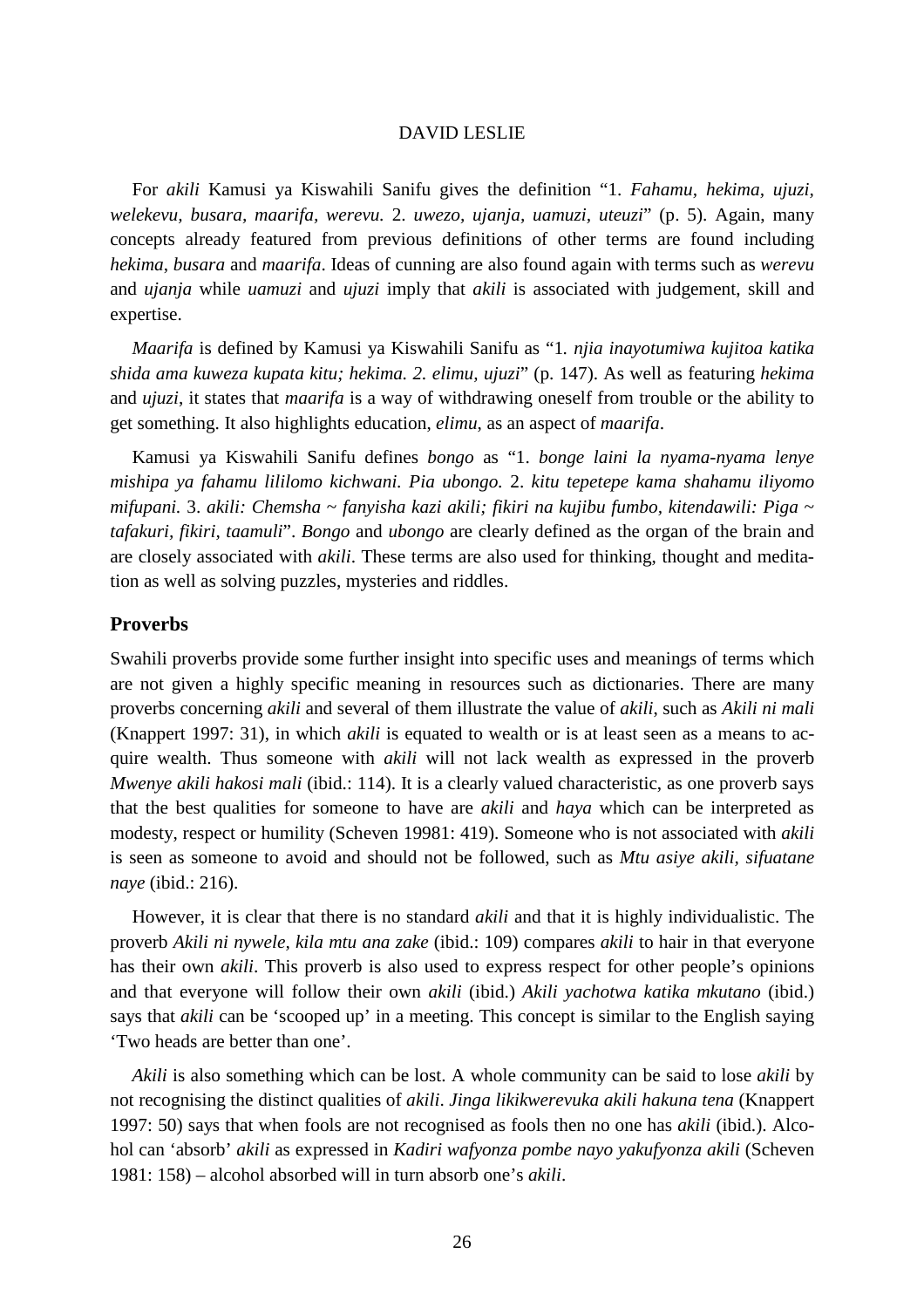At times *akili* can also be a source of madness or weakness, *Akili ya mtu ndiyo wazimu wake* (ibid.: 129). The proverb *Akili nyingi huondoa maarifa* (ibid.) makes clear that *akili* is distinct from *maarifa* in that lots of *akili* removes *maarifa*. This also shows that too much *akili* can be as much of a disadvantage as having too little *akili*. Thus *akili* alone is not enough for a good life and someone who has potential in terms of *akili* could meet his downfall in terms of *maarifa*.

 The proverb *Mambo iko maarifa haiku nguvu* (Knappert 1997: 75) explains that *maarifa* rather than strength or force is the way to carry out things. A similar meaning is given with *Mambo maarifa, si nguvu* (Scheven 1981: 425) which suggests that *maarifa* is the best way to go about solving issues that come up in life. Strength or force, *nguvu*, is something which is based on emotions and can be disruptive. This is illustrated with the theme of love in which *maarifa* is the knowledge or wisdom which is said to be lost when in love, for example, *Mwenye kupenda ni chura wala hana maarifa* (Knappert 1997: 117) which says that someone who loves is a frog and does not have *maarifa*. *Maarifa* seems to be a wisdom and sense of judgement which develops with new life experiences you gain as you get older, perhaps a reason for the respect given to elders in Swahili culture. The proverb *Uzoefu ndio mama wa maarifa* (Scheven 1981: 196) says that experience is the mother of *maarifa*.

 *Hekima* is also a quality of great value, the proverb *Hekima heri kuliko lulu* (Knappert 1997: 47) makes clear that it is of more value than pearls. It equates *hekima* with greater success and happiness than high value material possessions such as pearls can offer or represent. This is similar to notions of *utu* which undermine the importance of materialism. *Hekima* encompasses qualities which other proverbs mark out as important or valuable, such as patience. A good example of this is the proverb *Saburi, heshima nusu ya hekima* (ibid.: 141) which says that patience and respect, two qualities which are praised in many Swahili proverbs, is half of *hekima*. This would suggest that *hekima* provides important foundations for a person's *utu*. The proverb *Hekima, salama* (Scheven 1981: 424) sums *hekima* as being equated to or a cause of safety and peace.

 Concerning *busara*, the proverb *Mwenye busara mara hunasihika* (ibid.: 112) suggests that qualities such as *busara* are still not enough for someone not to need advice (ibid.). This is a similar idea found in concepts of *utu* in which we gain by interacting with others (Kresse 2007: 149).

#### **Novels**

There are Swahili novels which use terms such as *hekima* and *busara* with a specific, if subtle, meaning that have a particular relevance according to a certain context. The two novels I will focus on are Shaaban Robert's *Kufikirika* and William Mkufya's *Ziraili na Zirani*. The distinct meanings of words such as *busara* and *hekima* have important implications for our understanding of concepts of *utu* as well as aiding our knowledge of terms of values such as wisdom.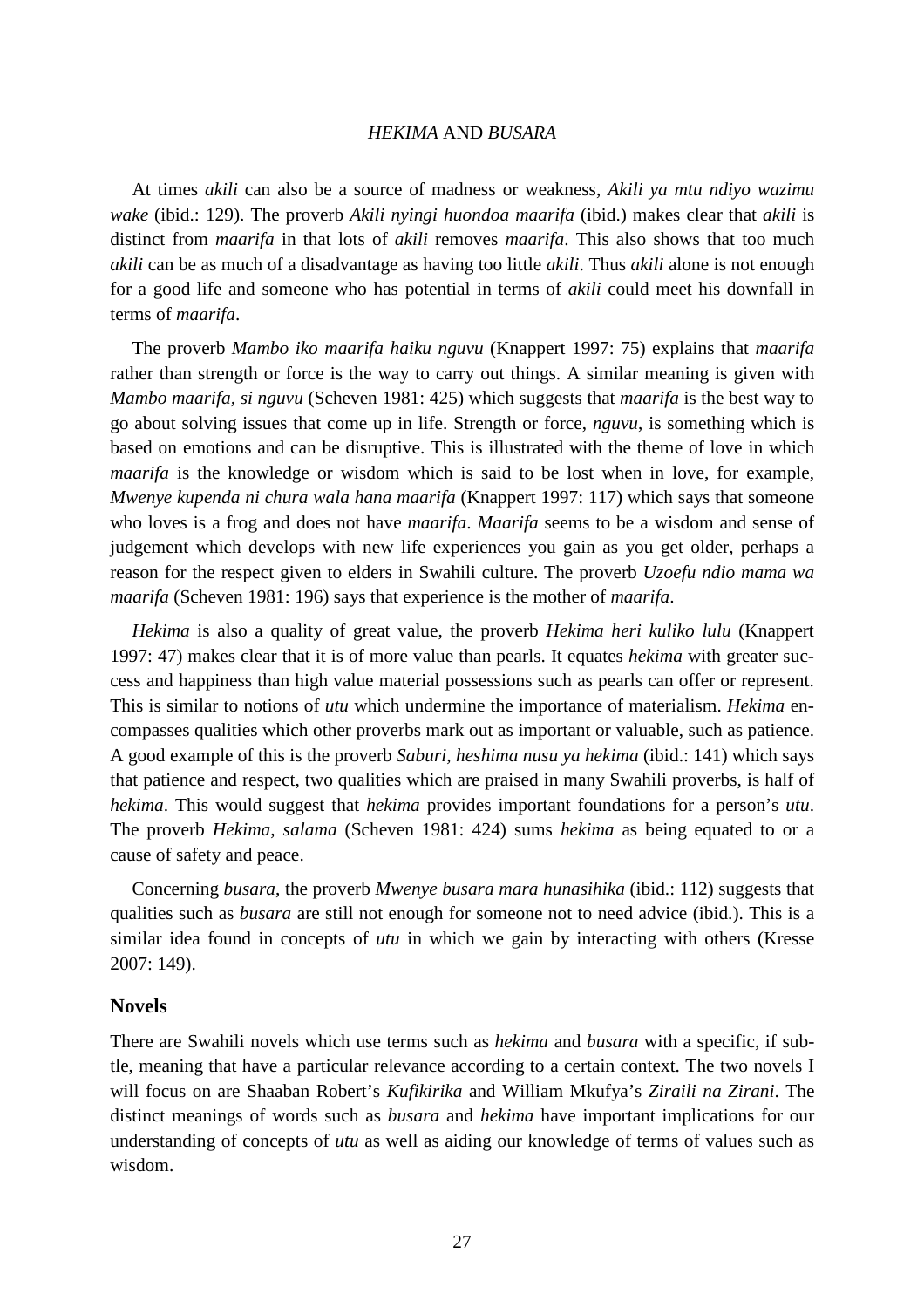In Shaaban Robert's novel *Kufikirika*, the king of the country *Kufikirika* seeks the help of different groups of *waganga*, specialists, in order to have a child. It is the leader of the group of forecasters who foresee the birth of the king's son but that he will become very ill. In order to cure him, it will be necessary to sacrifice a cunning person, *mwerevu*, and a foolish person, *mjinga* (Robert 1968: 12-13). The queen later becomes pregnant and the leader of forecasters is praised for his expertise and greatness and identified as Utubusara Ujingahasara (p. 17-19). The first teacher of the son of the king teaches the son foreign ways rather than the expected curriculum which leads to the king expelling the first teacher (p. 25). The second teacher teaches the king's son the expected curriculum without allowing time for other activities, eventually leading to the son becoming ill (p. 27-29). When the king's son is ill, the authorities take a cunning person, *mwerevu*, and a foolish person, *mjinga* for the sacrifice as prophesised, despite much controversy. The authorities choose a shop owner as a cunning person and a farmer as a foolish person. After proving that he is not a *mjinga*, at the time when the sacrifice has to start, the farmer advises that the King's son should go to a hospital. The hospital is a foreign treatment which heals the king's son. It is only at the end of the novel that the first teacher and the farmer are identified as Utubusara.

 Concerning Utubusara, the only character in the novel to have a name, Shaaban Robert makes a linkage between *busara* and *utu*. Shaaban Robert often used character names to express an attribute or description of a certain character in his novels such as *Kusadikika* and *Adili na Nduguze* (Ngonyani 2001: 126). Thus by the end of many of his novels readers can have the impression that they are reading about human attributes which have been personified (p. 131). The allegorical nature of the name Utubusara suggests that *busara* is a constituent part of *utu*. It suggests that this is the ability to accept new foreign ways of doing things which are of value and to recognise all the contributions the people of the world have to offer, not just those in high places in the great country of Kufikirika. As a teacher of the king's son Utubusara teaches him foreign ways rather than the expected curriculum. As a farmer, Utubusara is seen by the authorities as a *mjinga* while a shopkeeper is taken by the authorities who see him as an *mwerevu*. Utubusara makes a plea to the council that challenges the perceptions of the authorities concerning socio-economic roles and their associated levels of wisdom. This emphasises a value of *utu* in recognising everyone as equals and not looking down on, or making assumptions about someone because of his or her social status, welfare or occupation (Kresse 2007: 142). Hospital treatment heals the King's son, who at the end of the novel, outlines the different positions Utubusara has been in within the 16 years since his birth. This shows that Utubusara continued to live a good life and did not give up on things of value despite the hardships and differing situations he faced. This is a theme found in many Swahili novels and poems in that wealth, authority, status or the body does not give a person *utu* (Rettova 2007: 124). His last name Ujingahasara is significant in that last names associate a person with a particular society or lineage (Ngonyani 2001: 131). *Ujinga* can be interpreted as ignorance or foolishness, a characteristic which is clearly opposite to *utu*. *Hasara* is a cost or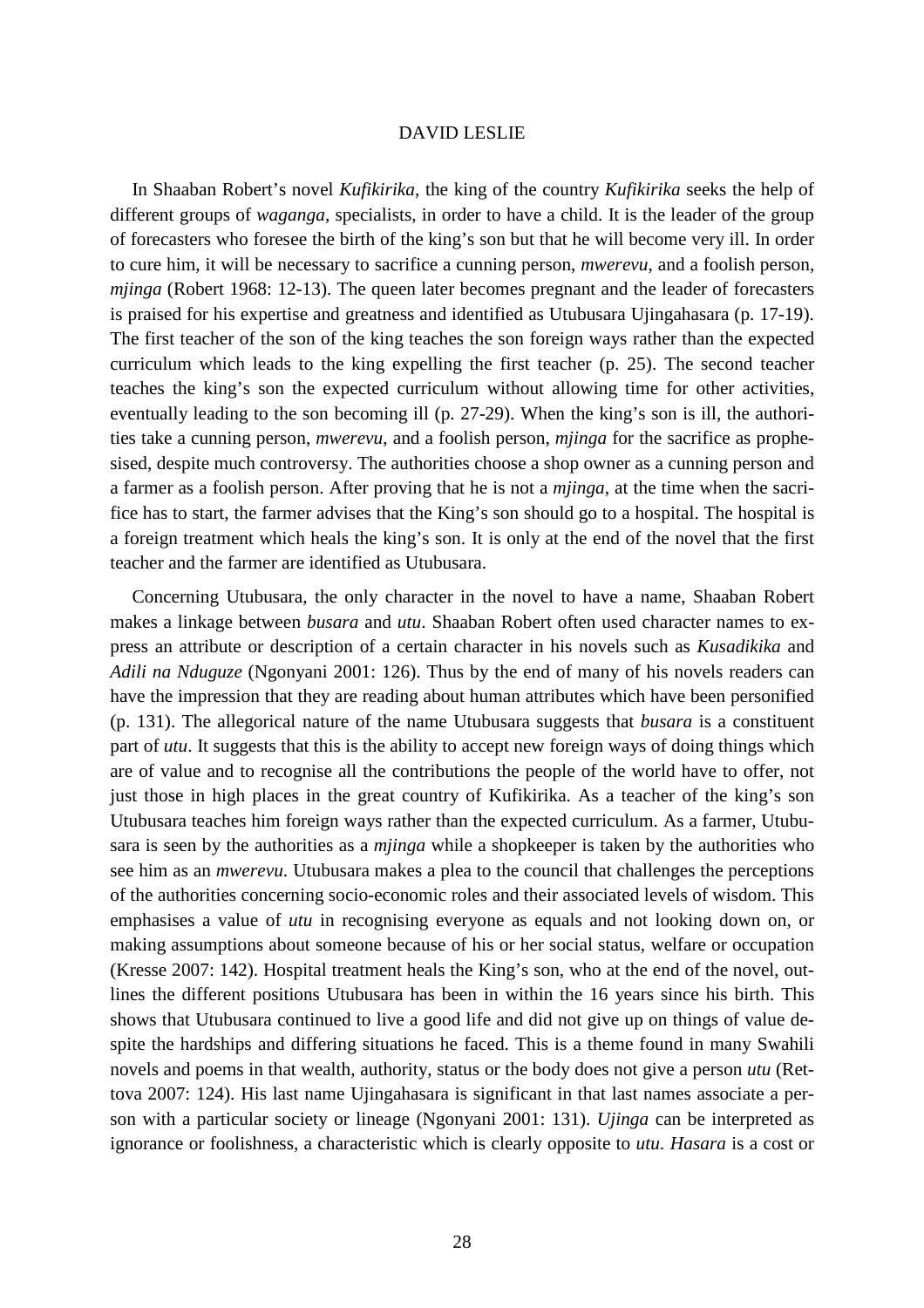loss, suggesting that Ujingahasara represents the ignorance of those in power in *Kufikirika* which is at a major cost, potentially leading to the death of the king's son.

 William Mkufya's novel *Ziraili na Zirani* provides very useful insights about concepts of *hekima* and *busara*. In this novel, an African atheist, Fikirini Zirani, dies in a war and is sent to Hell where he joins the atheist Dhahara camp of materialist philosophers (Mkufya 1999: 68). There he follows the teachings of atheist Communists and joins them in a rebellion with devils including Lusifa against God and Heaven via a war of ideas. This war of ideas involves the notion that God, religion, and concepts of the afterlife are merely ideas which can be removed if people do not believe in them (p. 115). After an epic battle in Heaven, the world is destroyed and the universe becomes recreated (p. 223, 228).

 Zirani makes use of concepts such as *hekima* and *busara* to argue for his beliefs. Before being taken to the afterlife by Ziraili, the angel of death, he explains why he opposes the concept of Heaven to the devil Lusifa with the sentence "*Mtu hutafakari na kujenga busara juu juu, huku akingoja kufa wakati wo wote*" (p. 41) – 'a person only develops superficial *busara*, while he waits to die at any time'. *Busara juu juu* illustrates that some forms of *busara* can be distinguished from each other. This would suggest that higher forms of *busara* include rational philosophical thinking about concepts such as the purpose and meaning of one's life, which directly links to notions of *utu*. This distinguishes *busara* and *utu* generally as a sign of an accomplished person.

 Shortly afterwards when Lusifa is about to take Zirani to a new location, Zirani hears a voice that uses a phrase which is repeated in Zirani's thoughts (p. 44). This phrase is "*Ukiidekeza hekima, hutaweza kufumbua*" (p. 43) – 'if you spoil *hekima*, you will not solve'. In the devils' camp, Zirani is given an argument to use in order to justify human sin. This argument is comprised of seven points. The third point is "... *mwili umepewa akili, lakini akili hii inahitaji elimu na muda wa kutosha kuweza kujenga busara ya kuzitawala tamaa, kuielekeza hiari na hatimaye kushindana na dhambi*" (p. 52). This argues that the body was given *akili* but *akili* needs education and enough time so that it can develop *busara* to manage desire. Due to freewill a person is eventually overcome with sin. Thus *busara* is a wisdom, at least at its most developed stage, which theoretically can counter temptations to sin which are given to us by freewill. In this novel sin is seen as acts which go against religion or religious teachings such as faith, worship and righteousness (p. 229). These are due to the human failures of controlling desire and free will (p. 230).

 The fourth point develops its argument from the third point, using a phrase which highlights the similarities and close relationship between *hekima* and *busara*. "... *muda wa uhai wa mwanadamu ni mdogo mno kuipata elimu hii na kujenga hekima inayostahili kuikomaza akili yake*" (p. 230). It says that the period of human life is too short to gain this education and to develop *hekima* which is a sign of a maturation of that person's *akili*. This suggests that someone with *busara* has *hekima* and that the forms of wisdom they represent are similar valued aspects of *akili*. Yet in this argument *hekima* is seen more as a sign that someone's *akili*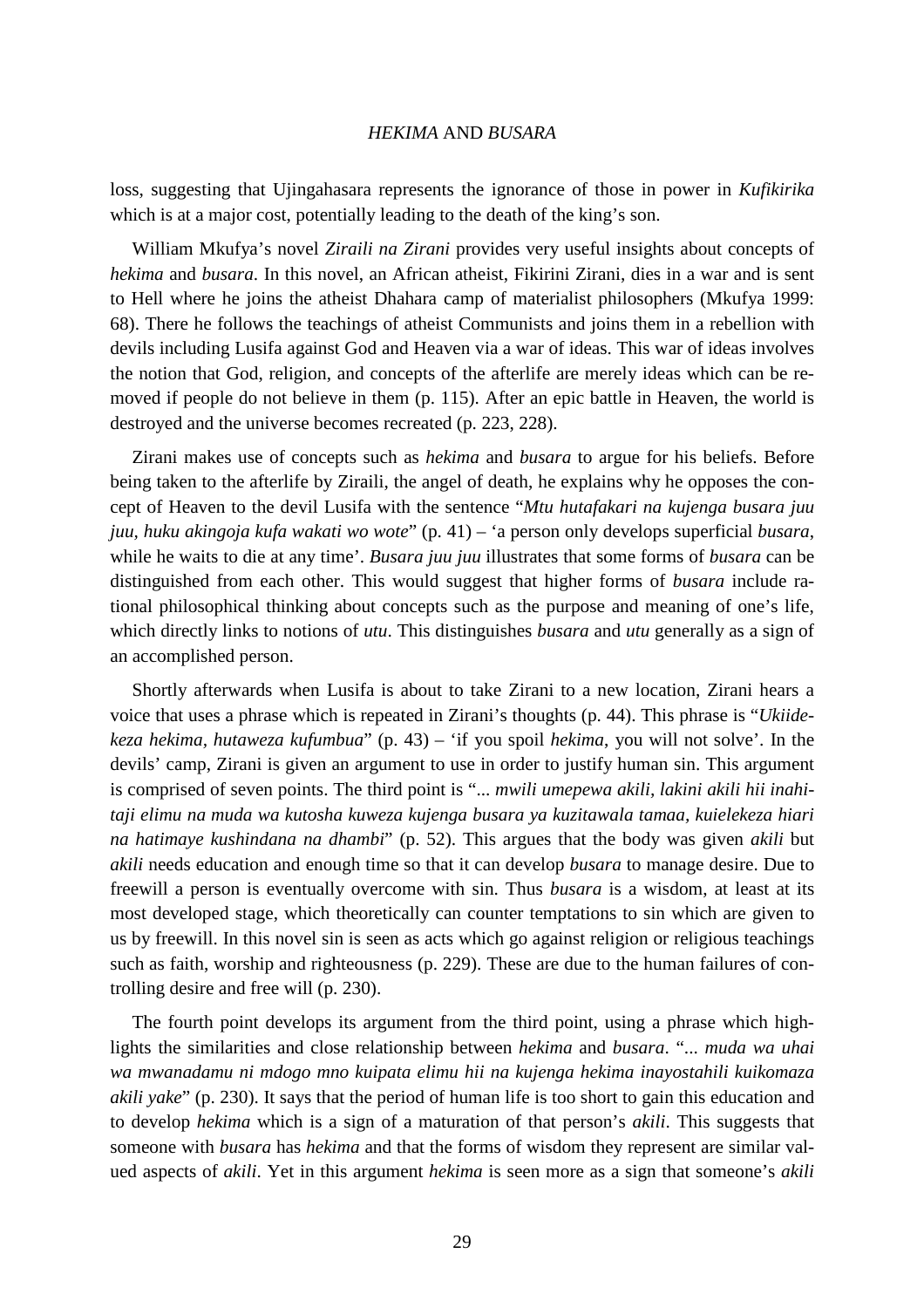has matured while *busara* is the product of such a maturation which can then be used to achieve great things such as overcoming sin.

 The fifth point is "*mazingira ya binadamu pia ni mabaya, hutofautiana au yana mikanganyiko na migawanyiko mingi inayoathiri mtiririko sahihi wa uelimikaji wake na ukomavu wa busara yake*" (p. 230). This states that the bad environment humans live in causes confusion and divisions which affect the correct flow of education and maturity of a person's *busara*. *Busara* is dependent on and vulnerable to the external environment. This issue makes an interesting comparison with the saying *Mtu ni utu* – which could be interpreted to mean a person makes up and is made up of something much greater than him or herself.

 When consulted about my research, Sheikh Yahya Ali Omar, a specialist on Swahili manuscripts written in the Arabic script, said that *hekima* and *busara* are very similar terms but *hekima* has several different second meanings compared with *busara*. He highlighted that both words originate from the Arabic *hikma* and *baswira*. <sup>6</sup> He explained that in Arabic *hikma* is a particular wisdom such as that associated with proverbs. However, he stressed that *hekima* in Swahili has developed its own meanings distinct from *hikma*. Interestingly, this divergence of meaning must have occurred sometime after the early history of Swahili prose in which a literary genre *neno la hekima* is seen to have closely followed the definition of hikma (Rollins 1983: 103). In Swahili *hekima* also means a trick with a purpose done by a person wanting something. What is crucial are the notions 'on account of' and 'underlying reason' which originate from the word *hikma*. Thus *hekima* is not necessarily linked to values based on *utu* such as *Mtu ni utu* which stresses the moral characteristics of *utu* (Rettova 2007: 101). This could also be related to the phrase "If you spoil *hekima*, you will not solve". This is perhaps one reason why Shaaban Robert did not give the character Utubusara the name Utuhekima as good moral deeds are not as central to cunning as they are to *utu*. Indeed a central idea of *utu* is not to use people for material gain, in which *hekima* could be advantageous (Kresse 2007: 150). *Busara* is much closer in meaning to its original Arabic term *baswira*, both being used to mean a 'good mind'. *Baswira* is related to the Arabic term *basura* – meaning 'to look' or 'to see'.<sup>7</sup> This means that *busara* is a form of mental perception which provides insight and understanding.8 Sheikh Yahya argues that *hekima* can mean trick while *busara* is closer in meaning to concepts such as *akili*. However, he also states that *busara* is not the same as *akili* – to lack *busara* is not the same as to lack *akili*. 9

## **Poetry**

For poetry, I have chosen to focus on the work of one of the most famous contemporary Swahili poets, Ahmad Nassir bin Juma Bhalo. Ahmad Nassir was born in Mombasa, Kenya in

 $6$  Interview with Sheikh Yahya Ali Omar,  $5<sup>th</sup>$  February, 2008

<sup>7</sup> Interview with Sheikh Yahya Ali Omar, 3rd March, 2008.

<sup>8</sup> Ibid.

 $9$  Interview with Sheikh Yahya Omar,  $5<sup>th</sup>$  February, 2008.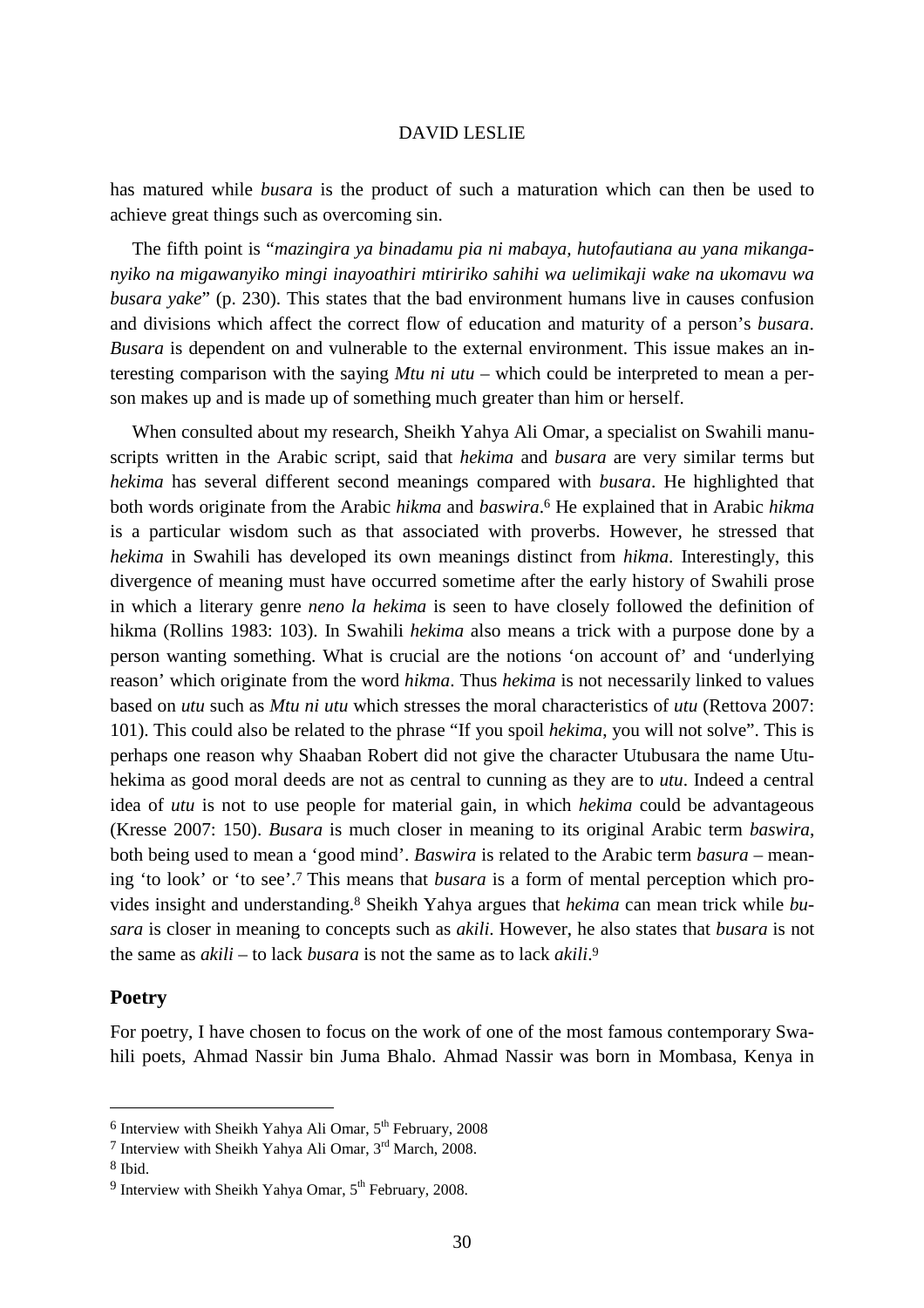1936. He has composed a large number of poems which have a traditional character and rich vocabulary (Bhalo 1966: xviii). As well as his Kimvita, Mombasa, dialect, he has a mastery over a wide variety of different forms of Swahili, including the antique Kingozi Swahili, which provides him a linguistic scope to create poems of great depth and literary constructions (Kresse 2007: 153). He is also very well known for his composition of popular t'arab verses (ibid.). As well as his great skill in poetry, he expresses widely held values of great importance to society rather than solely individual opinions as a creative writer in a Western context would do so (Bhalo 1966: xi-xii).

 The poetry of Ahmad Nassir bin Juma Bhalo provides interesting examples of *hekima* and *busara* in two of his poems which are about love. One of these is his poem *Kulla nnachokiuma* – 'Everything I Take a Bite At', which is about a lover's bad luck. It is based on the poet's experiences of love and misfortune as a young man (ibid.: 95). He uses metaphors to describe himself and three women in which at the end of each stanza he concludes that "*kulla nnachokiuma hutolewa mdomoni*" – 'everything I take bite at is taken out of my mouth' (ibid.: 102-103). In one paragraph of this poem he seeks a person with *hekima* and another with *fahama* to give him the best advice to solve his misfortunes. *Hekima* is an ability to find solutions, or at least to address properly, matters which concern love:

| Nakujilia Perera            | malenga mwenye hekima                                        |
|-----------------------------|--------------------------------------------------------------|
| na wewe Bwana Sitara        | alimu mwenye fahama                                          |
| nipani shauri bora          | nipate tuza mtima                                            |
| kulla nnachokiuma           | hutolewa mdomoni. (Bhalo 1966: 104)                          |
| I come to you, Perera       | o wise minstrel (minstrel with <i>hekima</i> ) <sup>10</sup> |
| and to you, Mr Sitara       | o learned and knowledgeable one (with fahama) <sup>11</sup>  |
| give me the best advice     | so that I can settle my heart                                |
| everything I take a bite at | is taken out of my mouth. <sup>12</sup>                      |

 In the other poem about love, *Baina Manga na Mwitu* – 'Tame Dove or Wild Dove?', the narrator of the poem agonises over which of two very enchanting but different women is the best. The qualities and nature of these two 'doves' are described, highlighting his inability to distinguish between them. The narrator seeks the advice of people with *busara* – *watu wenye busara* (Bhalo 1966: 140), to help him to judge whether a 'tame dove' or a 'wild dove' is better while describing the two 'doves'.

<sup>10</sup> My addition.

<sup>11</sup> My addition.

<sup>12</sup> L. Harries' translation, in Bhalo 1966: 105.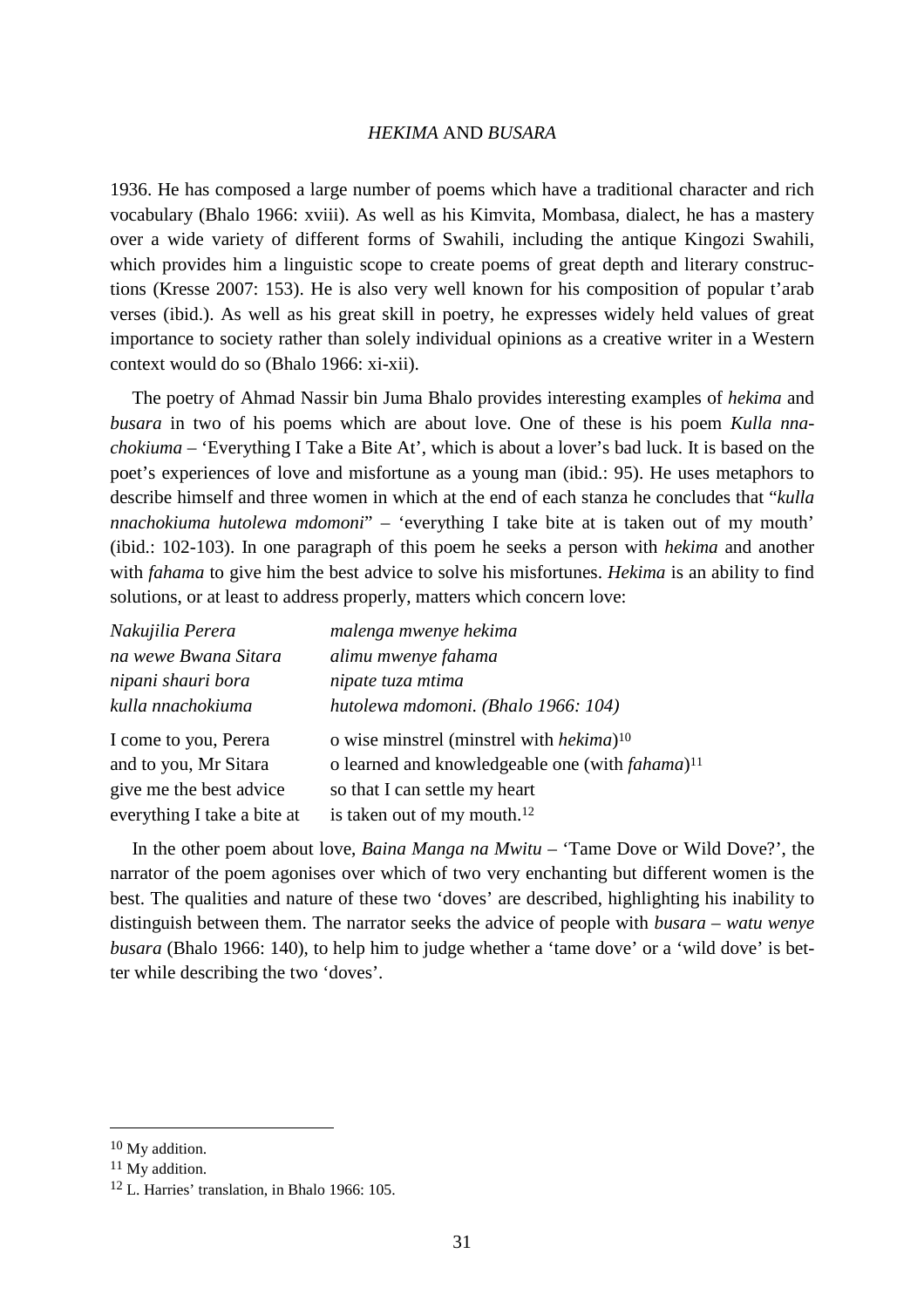| Waungwana wenye enzi        | hodi hodi hodi ndani                     |
|-----------------------------|------------------------------------------|
| ndimi kijana mfunzi         | nimekuja darasani                        |
| nawauliza wapenzi           | jamii ya ikhwani                         |
| zaidi mwema n'nani          | baina ya manga na mwitu (ibid.: 136)     |
| O freemen of power          | I beg you give me entrance               |
| it is I, a youthful learner | I have come to the classroom             |
| I ask you, my dear friends  | all of you brethren                      |
| which is the better         | a tame dove or a wild one? <sup>13</sup> |

 These people are described at the beginning as *Waungwana wenye enzi*, *waungwana* being the plural of *muungwana* which in this context is a respectful title for someone of high status. *Enzi* is a term for power, suggesting that their *busara* has allowed them to accomplish great things. He in contrast presents himself as a young student who has come to a classroom for advice about 'doves'. These people of high status have the obligation to advise or teach others who are not as gifted or developed in terms of *busara*. As Ahmed Sheikh Nabhany and Amira Msellem Said explain, *busara* enables someone to assess another person's character. They also describe *busara* as a quality often associated with elders although even children are also capable of having *busara*. 14

 We can say that both *hekima* and *busara* are notions with powerful meanings and great depth. They both relate to conceptions of *utu* in important ways. Like *utu*, which is made up of good acts, *busara* and *hekima* are made up of and interdependent on important qualities such as *akili*, patience and experience as conveyed in the wisdom of *maarifa*. *Busara* can relate to *utu* in that they represent an understanding that is open to foreign ideas and that all people are equal. *Busara* is gained with experiences as a person's life develops and brings expectations such as giving others advice. *Busara* is what manages desires and temptations that come with free will which if we act upon will result in a loss of *utu*. This also includes *ujinga*, foolishness, which is in opposition to *utu* and *busara*, hence the name Utubusara Ujingahasara.

 *Hekima* relates to *utu* in that they represent admired qualities of a person. *Hekima* can be used to solve social problems such as matters concerning love, which in turn can benefit *utu*. However it can also be a means to lose *utu*, for example, if it involves using people for material gains. Yet at the same time *hekima*, like *utu*, is a value which is above the benefits gained from materialism. It represents more a sign and ability of mature wisdom rather than the implications and achievements of such wisdom, which *busara* represents.

<sup>13</sup> L. Harries' translation, in Bhalo 1966: 137.

<sup>&</sup>lt;sup>14</sup> I am thankful to Clarissa Vierke for sharing her notes with me from her interviews with Ahmed Sheikh Nabahany and Amira Msellem Said.